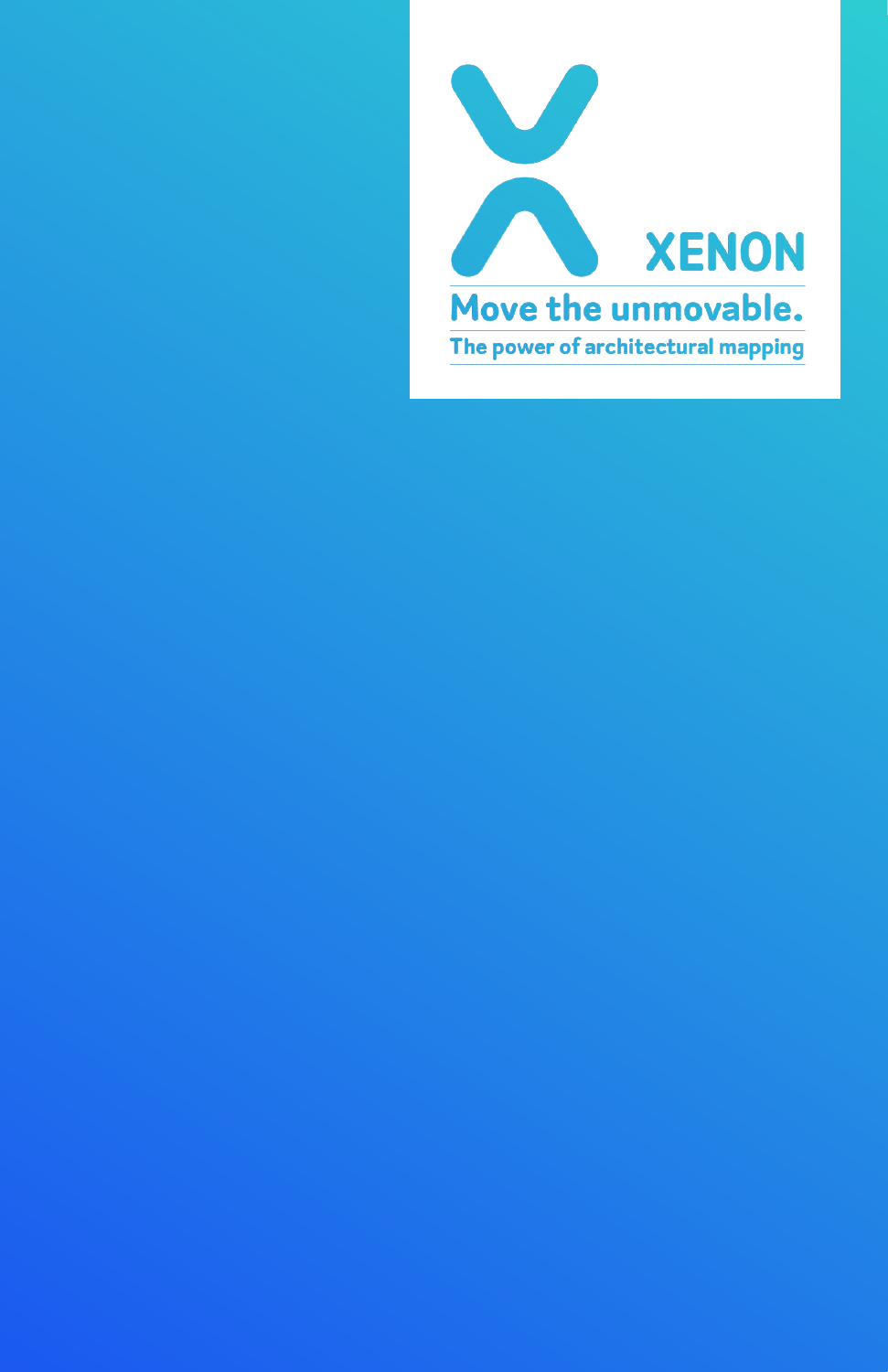An **uncompressed playback** architecture allows the server to display media content up to **64 megapixels at 30 fps.**

Used in combination with cameras and optical markers, XENON can achieve **volumetric mapping** and **automatic video projector alignment and blending.**

XENON's transparent networking architecture facilitate live backups and seamless media server replacement.

Handle uncompressed graphics as high as **16K x 16K** through **auto-splitting**, our transparent media segmentation and routing feature.

Features a **professional, real-time color grading tool** that will help you get the desired look quickly without re-rendering any content.

XENON's 3D Scene module allows the creation of **projection studies**, full **3D project simulations**, including Oculus Rift support for **immersive presentations.**

XENON's **intuitive Timeline** makes it easy to edit, compose or **playback multiple layers of video.**

Fluent in **MIDI, ArtNet, TCP and UDP**,XENON has been designed to foster **synergies with other products** such as controllers, sequencers, lighting equipment and audio processors.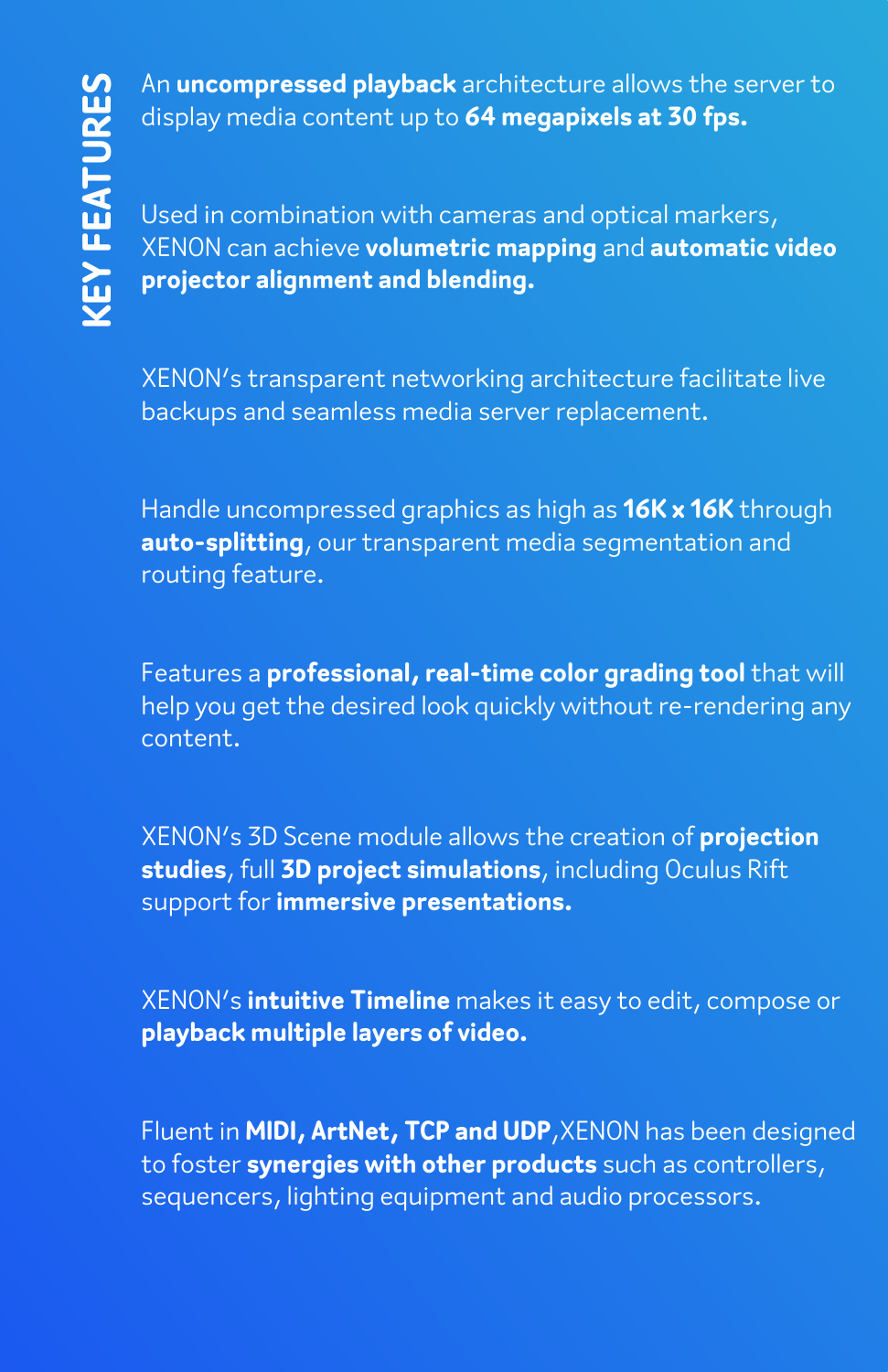| <b>Outputs</b>                             | $2 \times 4K$ model $(4 \times 2K \mid 3 \times 3K)$<br>$4 \times 4$ K model $(8 \times 2$ K $6 \times 3$ K)                                            |
|--------------------------------------------|---------------------------------------------------------------------------------------------------------------------------------------------------------|
| <b>Inputs</b>                              | $41 \times 3G - SDI$<br>4 x 3G-SDI   1x quad-link 4K SDI<br>8 x 3G-SDI   2x quad-link 4K SDI<br>$1 \times 12G - SDI$                                    |
| <b>Storage capacity</b>                    | $7TB(8 \times 1TB SSD)$ in RAID 5)<br>(3.5TB, 7TB, 15TB, 31TB, 63TB storage available)                                                                  |
| <b>Bandwidth</b>                           | $8 \times 22 \times$ SSD   RAID configuration<br>SSD models: 960TB / 1920TB / 3840TB<br>Default: 6.1TB   8 x 960TB SSD<br>Max: 73.3TB   22 x 3840TB SSD |
| Network                                    | $2 \times 10$ Gbps<br>2 x 1 Gbps Ethernet connectors                                                                                                    |
| <b>Chassis</b>                             |                                                                                                                                                         |
| Unit size                                  | Width: 434 mm<br>Height: 90 mm<br>Depth: 754 mm                                                                                                         |
| Case                                       | 2U Rackmount                                                                                                                                            |
| Weight                                     | 22.2 kg                                                                                                                                                 |
| <b>Electrical &amp; Operating</b>          |                                                                                                                                                         |
| <b>Line Voltage</b>                        | 100-240V AC Auto Switching<br>50-60Hz                                                                                                                   |
| <b>Power Consuption</b>                    | 500W                                                                                                                                                    |
| <b>Heat</b>                                | Max 1700 BTU/h                                                                                                                                          |
| <b>Operation Temperature</b><br>& Humidity | 10°C to 35°C<br>10% ~ 90% (non-condensing)                                                                                                              |